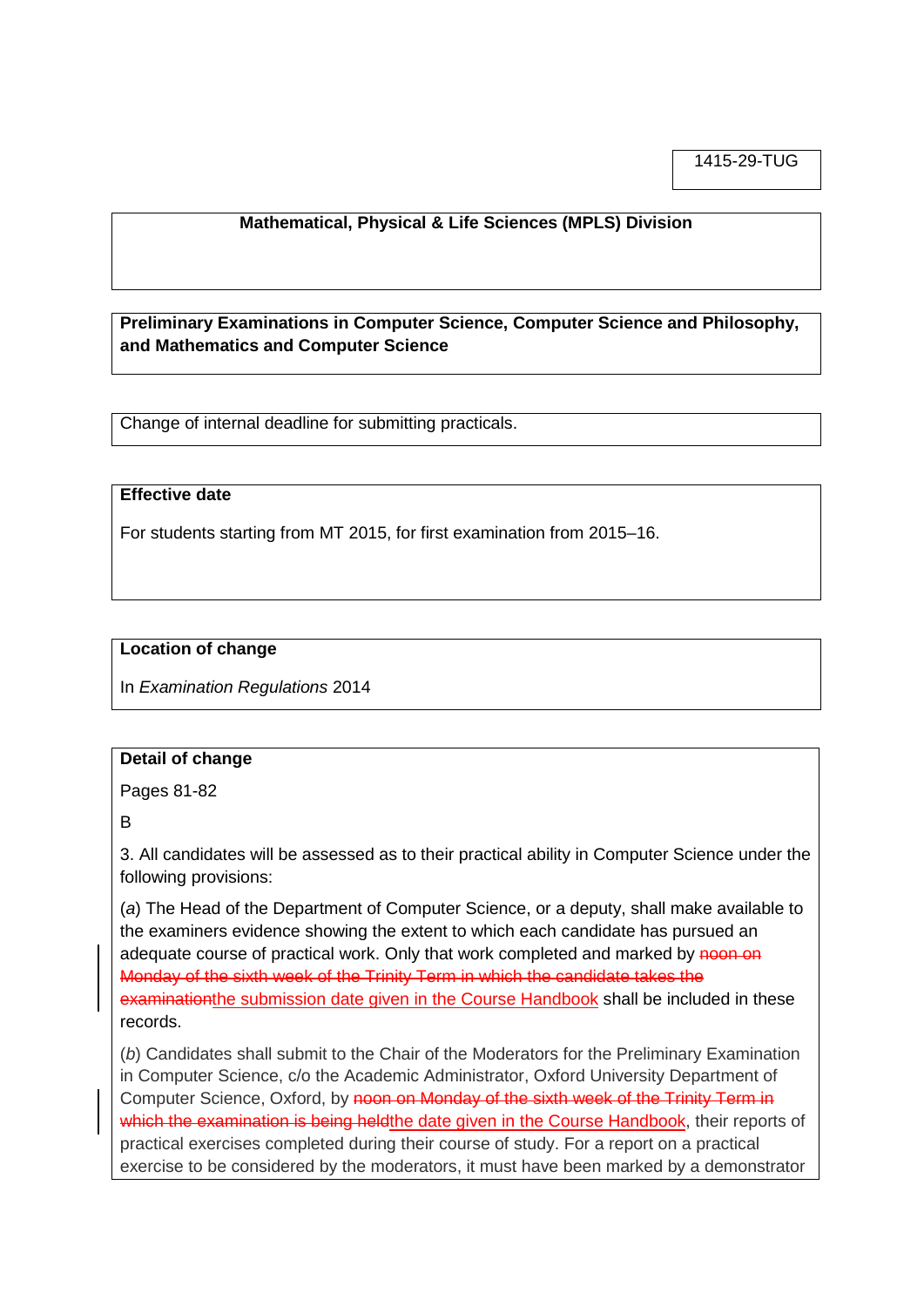and must be accompanied by a statement that it is the candidate's own work except where otherwise indicated.

Page 83

B

4. All candidates will be assessed as to their practical ability in Computer Science under the following provisions:

- (*a*) The Head of the Department of Computer Science, or a deputy, shall make available to the examiners evidence showing the extent to which each candidate has pursued an adequate course of practical work. Only that work completed and marked by noon on Monday of the sixth week of the Trinity Term in which the candidate takes the examination the submission date given in the Course Handbook shall be included in these records.
- (*b*) Candidates shall submit to the Chairman of the Moderators for the Preliminary Examination in Computer Science and Philosophy, c/o the Academic Administrator, Oxford University Department of Computer Science, Oxford, by noon on Monday of the sixth week of the Trinity Term in which the examination is being heldthe date given in the Course Handbook, their reports of practical exercises completed during their course of study. For a report on a practical exercise to be considered by the Moderators, it must have been marked by a demonstrator and must be accompanied by a statement that it is the candidate's own work except where otherwise indicated.

Page 105

B

3. All candidates will be assessed as to their practical ability in Computer Science under the following provisions:

- (*a*) The Head of the Department of Computer Science, or a deputy, shall make available to the examiners evidence showing the extent to which each candidate has pursued an adequate course of practical work. Only that work completed and marked by noon on Monday of the sixth week of the Trinity Term in which the candidate takes the examination the submission date given in the Course Handbook shall be included in these records.
- (*b*) Candidates shall submit to the Chair of the Moderators for the Preliminary Examination in Mathematics and Computer Science, c/o the Academic Administrator, Oxford University Department of Computer Science, Oxford, by noon on Monday of the sixth week of the Trinity Term in which the examination is being held the date given in the Course Handbook, their reports of practical exercises completed during their course of study. For a report on a practical exercise to be considered by the moderators, it must have been marked by a demonstrator and must be accompanied by a statement that it is the candidate's own work except where otherwise indicated.